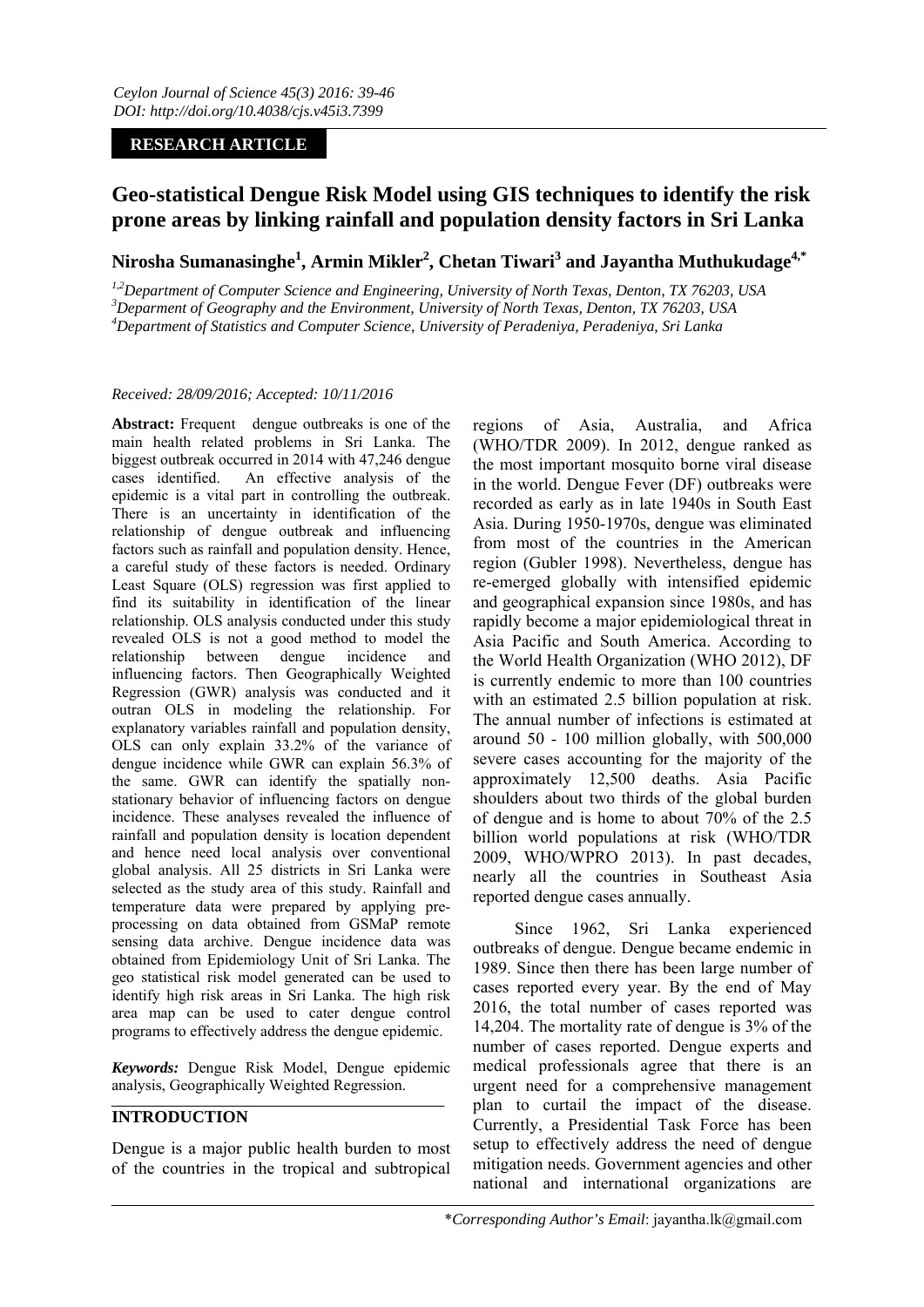cooperatively working to keep the mortalities at a minimum.

Since no successful treatment or vaccinations available, the methods of control dengue are controlling the vector population and avoid human- vector contact. Education and awareness programs can keep human mosquito contact at a minimum. Mosquito population can be controlled by destroying breading sites. Identification of high risk areas is also a key success factor in controlling vector population. Analysis of spatial pattern of the vector population distribution plays a major role in concentrating in the most needed area.

The timing of the epidemics in these dengue endemic countries tends to vary with seasonal cycles. Dengue is mainly an urban disease; however, studies have suggested dengue has expanded its territory from urban to rural (Muhammad *et al*., 2011). Dengue mosquitoes are container breeders. There is an increase in mosquito population soon after heavy rains. After rain, more breading sites are created. But, heavy rainfall may lower dengue cases as it reduces the survival rate of Aides (Yang *et al*., 2009, Fouque *et al*., 2006, Tran *et al*., 2004). Heavy rainfall creates abundant outdoor breeding sources for Aedes. The study conducted by authors (Pathirana, 2009 ) presented that there is a strong relationship between rainfall and dengue incidence. In Sri Lanka, most of dengue incidence is reported in western province. Around 60% of cases are reported in Western Province. Twenty five percent of Sri Lankan population lives in Western Province which is made up of three districts, namely Colombo, Gampaha and Kaluthara. Population density and dengue incidence have a positive relationship as presented n WHO (1997) which revealed that areas with a high population density report higher cases as it causes many people to be exposed to the outbreak, even if the mosquito house index shows a low-density value. Majority of the researches done in the past focused on global factors when modeling the relationship between population density, rainfall and dengue incidence. The relationship of population density and rainfall on dengue incidence are not well understood. Studies based on spatial variation also present confusing results about dengue transmission. A study conducted in South Thailand (Thammapalo *et al*., 2005) found that there was a negative correlation between rainfall

and Dengue Hemorrhagic Fever (DHF) incidence; whereas Central Thailand showed positive correlation between the same factors (Wiwanitkit, 2005). Authors of (Picardal and Elnar, 2012) performed a study in Central Visayas (Philippines) and that revealed there is no correlation between the two.

Geographically Weighted Regression (GWR) model is the most suitable model than global regression model where spatial heterogeneity of data is present (Brunsdon *et al*., 1998)**.** The main goal of this study was set to analyze dengue incidence distribution pattern by developing a geostatistical dengue risk model that can identify risk areas. Rainfall data, population density of districts of Sri Lanka and dengue incidence data were selected as input data for the study. The outcome of this study has a practical importance for authorities dealing with dengue epidemic.

## **MATERIALS AND METHODS**

#### **Study Area**

Sri Lanka is an island with an area of  $65,000 \text{ km}^2$ which is located between latitudes 5° and 10°N and longitudes 79° and 82°E. The maximum length and the width of the island measured as 432 km and 224 km respectively. Population of Sri Lanka is 20,359,439 as at the population census conducted in year 2012. The average annual rainfall is 2500 mm. There are two major rainy seasons in Sri Lanka. Southwest Monsoon is in effect from May to August and Northeast Monsoon is in effect from November to January. Northeast Monsoon brings less rainfall compared to Southwest Monsoon. The average temperature ranges between 25 °C and 30 °C. The district which is the second level of administrative division of Sri Lanka is used as the base spatial unit in this study. All 25 districts were used in modeling the dengue epidemic.

#### **Data Collection**

For this study, rainfall data, population data, and dengue cases data were collected. The method of collection for each data type is given in the following sections. Shape files of administrative boundaries of Sri Lanka was obtained from GADM; the Database of Global Administrative Areas (GDAM 2016).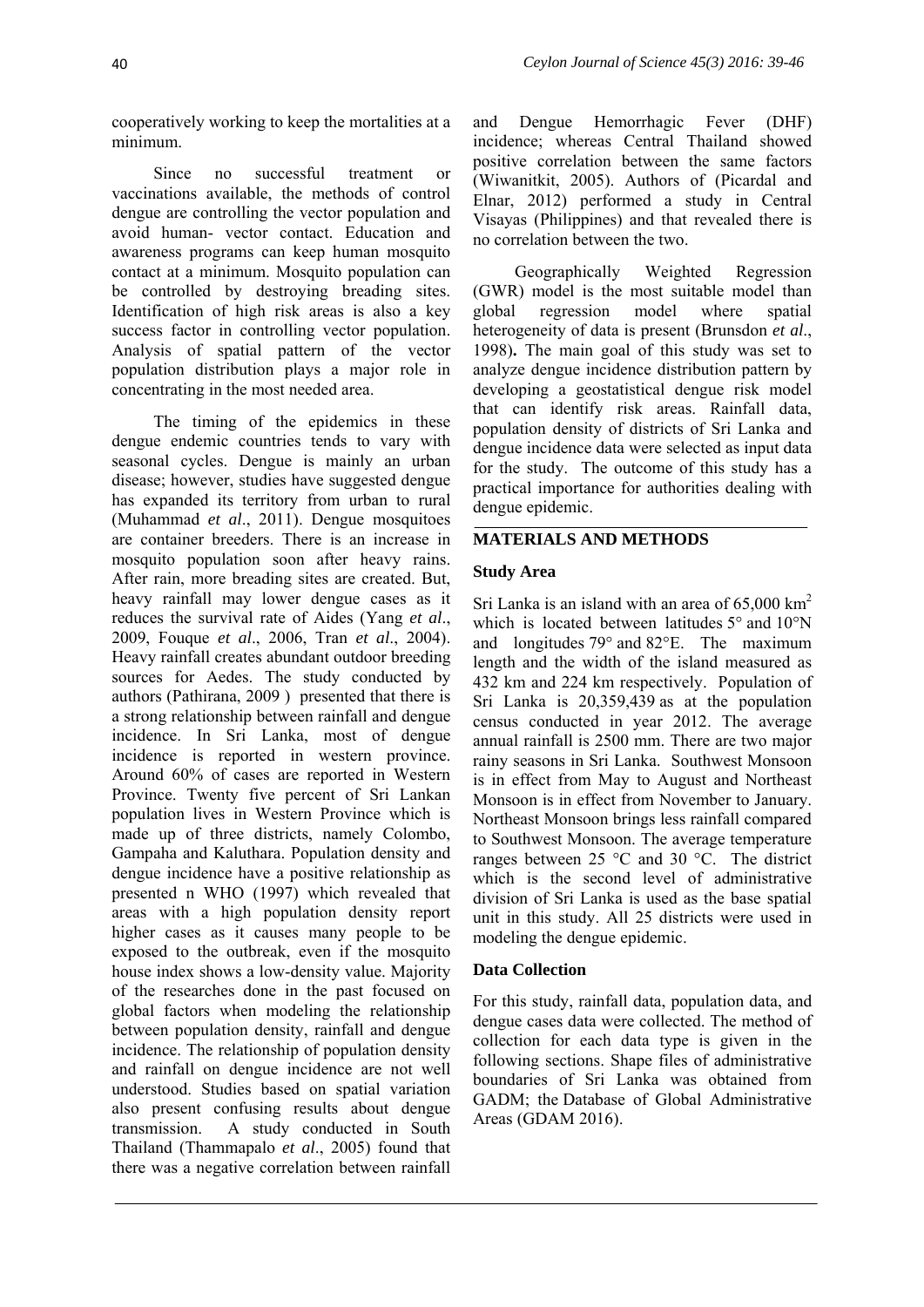#### *Remote Sensing Data*

Rainfall data (2011-2015) was obtained using the Global Satellite Mapping of Precipitation (GSMaP) (RESTEC 2016). Temporal resolution of the data set is one hour and spatial resolution is 0.1 degrees (Longitude-Latitude). Preprocessing on acquired data is required to convert hourly basis data into monthly basis rainfall data. We took the cumulative sum of the hourly data set for a given month to generate the monthly rainfall data. This is mainly due to the fact that the case data is obtained on monthly basis and we need to match the time resolution of data sets. Each data set is loaded into a PostgreSQL database with PostGIS extension. Each district includes multiple rainfall measuring points. To obtain the rainfall figure for each administrative region, a spatial intersection operation is applied between loaded rainfall data points and administrative region boundary. Then the average monthly rainfall was calculated for the district as there is multiple rainfall measuring points encapsulated within a single district.

## *Population and Dengue Case Data*

Population data is obtained from Department of Census of Sri Lanka for each district. Districtlevel dengue case data is obtained from Epidemiology Unit of Sri Lanka. Both data sets were converted into a format usable in

PostgreSQL database. Dengue incidence  $R_d$  was calculated for each region for every year as  $R_d$  = cases/ population\*100,000. Monthly data for each year was used as repeated observations. For example, five observations of case data reported for the month of January for each year from 2011 to 2015 was recorded. Monthly dengue incidence from year 2011 to 2015 is given in Figure 1. According to the (Yang *et al*., 2009, Fouque *et al*., 2006, Tran *et al*., 2004), it is clear that the dengue incidence closely follow the rainfall pattern. Hence, it is very important to study the rainfall pattern of the country. Just after every rainy season, there is a hike in dengue case data

#### **Temporal and Spatial Analysis of Data**

reported.

In order to find out the relationship of dengue incidence with rainfall and population density Ordinary Least Squares (OLS) regression and Geographically Weighted Regression (GWR) analyses were conducted on the data set. OLS is a regression method that analyzes the impact of the independent variables on the dependent variable for the entire study region. However, local variations of influencing factors for each district are not taken into consideration when computing OLS. Since rainfall and other independent variables are spatially correlated (non-stationary, GWR is the most suitable modeling process for this situation.



**Figure 1:** Dengue monthly incidence from 2011 to 2015.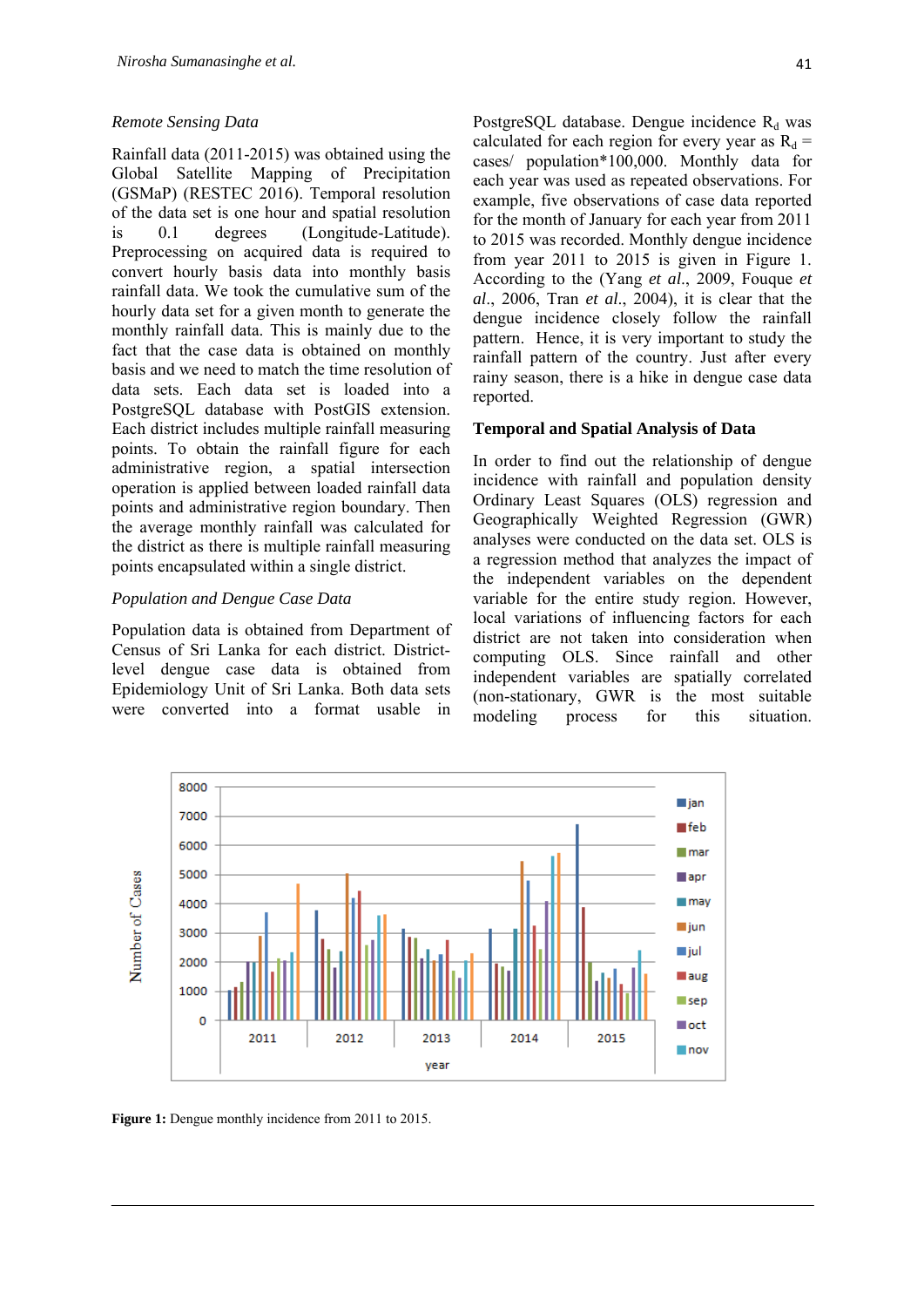To handle spatially varying properties, it is required to employ a technique which takes spatiality into account in regression analysis. GWR is the successful technique used over many years (Brunsdon *et al*., 1998). We use GWR to analyze the spatial relationship of the dengue cases with rainfall and population data as given in equation 1. Let  $R_{di}$ ,  $i = 1,...,n$ , be the response observations (dengue incidence) collected from location *i* in space. The corresponding covariate vector is  $X_i = (1, X_{i1}, X_{i2}, \dots, X_{ip})^t$  of dimension  $(p+1)$  including the constant 1 for intercept.

$$
R_{di} = \beta_0(u_i, v_i) + X_{ip}\beta_1(u_i, v_i) + X_{ir}\beta_2(u_i, v_i) + \varepsilon_i \qquad (1)
$$

Where  $\beta(u_i, v_i)$  indicates the vector of the location-specific parameter estimates, (*ui,vi*) represents the geographic coordinates of location  $i$  in space,  $X_{ip}$  is covariate vector for population,  $X_{ir}$  is covariate vector for rainfall, and  $\varepsilon_i$  is the error term with mean zero and common variance  $σ²$ .

Dengue monthly incidence  $(R_d)$  was chosen as the dependent variable that is calculated as per the equation given in the section 2.2.2. Population density (p) and the rainfall (r) in each district from 2011 to 2015 were selected as independent variables. The global model was executed first to determine which variables are important. The dengue incidence  $R_d$  was calculated according to the OLS equation given in the equation 2.

$$
R_{di} = \beta_0 + \beta_1 p_i + \beta_2 r_i + \varepsilon \tag{2}
$$

where  $p_i$  is the population in *i*th region and  $r_i$  is the rainfall for *i*th region.

For some certain areas, rainfall and population density might be important predictors of dengue cases whereas it gives a weak prediction in other locations. Therefore, it is concluded that the study parameters are not suitable for OLS global model.

The standard residual map that GWR produces is an indicator of the model performance. Residuals are the portion of the total variability of the observed data that is unexplained by the model or the part of the model under and over predictions. Spatial Autocorrelation is also used to check whether the model residuals have a random spatial pattern.

#### **RESULTS AND DISCUSSION**

### **Spatial Analysis of Dengue Case Data in Accordance with Population and Rainfall Data**

Spatial distribution of dengue incidence shows that incidence in Colombo district is continuously being high from 2011 to 2015. High population density in Colombo is accounted for having high incidence for five continuous years. The maps of dengue incidence from 2011 to 2015 are shown in Figure 2. Areas in green color represent the lowest incidence while the areas in red color represent the highest incidence.

#### **Ordinary Least Square Analysis of Data**

In OLS results VIF values shows whether the predictor variables are multicollinear.  $VIF \le 10$ means the variables are not multicollinear. In this study, rainfall and population density were used as explanatory variables. VIF value determined these two factors are not correlated and hence can be used in regression analysis together. Every explanatory variable used is unique and contributing to the variation in dengue incidence. OLS regression result also shows that the Adjusted R-Squared value is 0.332054 for the year 2014. This indicates the model built with a combination of population density and rainfall data explains 33.2% of the variation in dengue incidences. According to the OLS regression results, all explanatory variables (rainfall and population density) are statistically significant but the value for Jarque-Bera statistics is also significant. Significance in Jarque-Bera statistics indicates the model is biased and hence undesirable. Also the Koenker test is statistically significant (P value  $\leq 0.01$  for both rainfall and population). This implies non-stationary relationship between the dependent and some or all of the explanatory variables. That reveals the explanatory variables (rainfall and population density) behave differently in different spatial regions.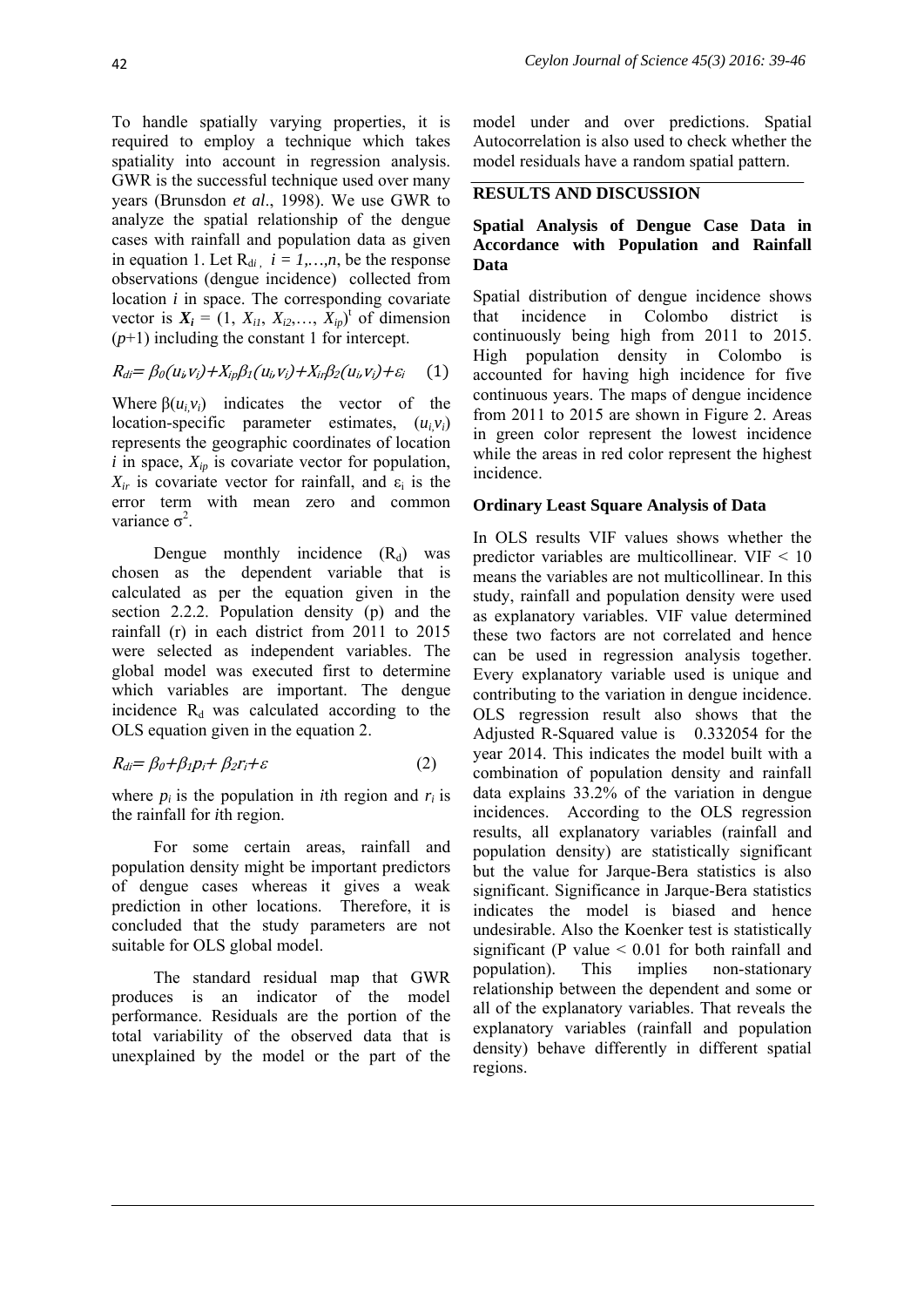

2014 2015

**Figure 2:** Spatial distribution of dengue incidence from 2011 to 2015 in Sri Lanka.

#### **Geographically Weighted Regression Analysis**

For GWR, adaptive kernel was used as kernel type and AIC was selected as bandwidth. In GWR AIC value determines the performance of the model. AIC can be used to compare two different models generated with regression analyses. AIC value for OLS is greater than in GWR. Hence GWR is a better analysis tool for dengue incidence with rainfall and population density as explanatory variables.

The GWR model results show that the Adjusted R-Squared values is 0.5632 (R2=

0.621). This indicates the model generated with population density and rainfall as explanatory variables can explain 56.3% of the variance in dengue incidences in 2014. These results also reveal that there are other variables besides population density and rainfall data that has stronger relationships with dengue incidence. These variables are not included in the model. But the model cannot provide a clue of those variables so that they cannot be included in the model. They have to be identified by experimenting with various candidate explanatory variables.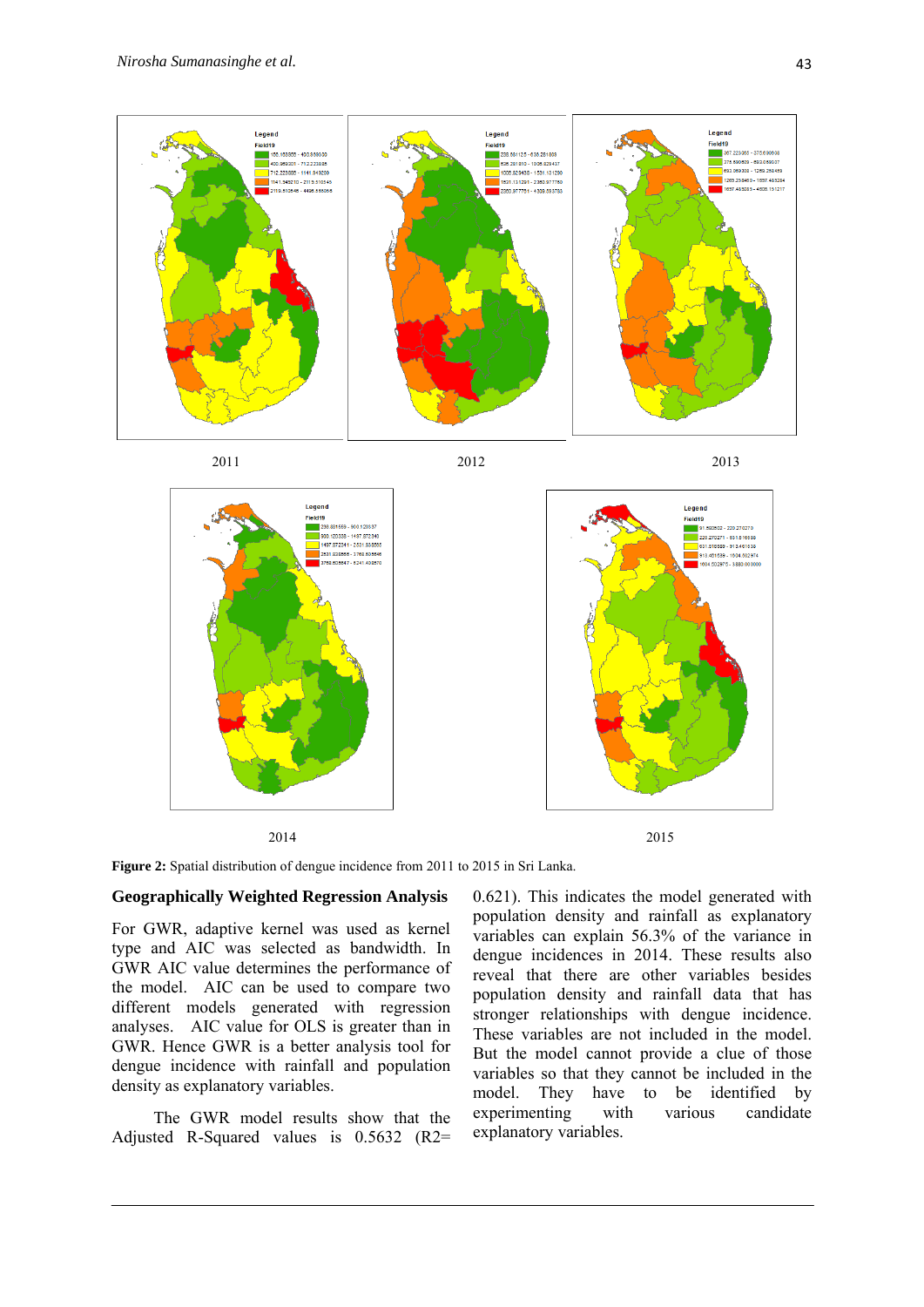

**Figure3:** GWR standard residual map for dengue incidence with rainfall and population density for the year 2014.

The standard residual map for the model developed for dengue incidence is shown in the Figure 3. The red areas indicate under predictions where the actual number of dengue cases is higher than the model predicted values. The blue areas indicate over predictions where actual dengue cases are lower than predicted values. Random locations of red or blue areas indicate the model performs fairly well. Red or blue clustered areas indicate under/over prediction of the model and hence the performance of the model is poor. Spatial clustering of over/under prediction indicates missing one or more key explanatory variables in the model. The standard residual map in Figure 3 shows clustered over and under predicted areas.

It is required to find how well each explanatory variable predicts the dengue incidence for each administrative region. It is revealed from previous sections that there are no global explanatory variables that hold consistent relationship across administrative regions. An analysis was conducted to reveal the variation in strength of explanatory variables in each administrative region in explaining the relationship between the variable and dengue incidence. Results of the analysis are shown in Figure 4 (a) and Figure 4 (b). Figure 4 (a) provides the spatial distribution of regression coefficients for rainfall and Figure 4 (b) provides the same for population density. Lighter colors represent lower coefficients and darker colors represent higher coefficients.

Mapping these coefficients shows the relationship between each explanatory variable and the dependent variable that how they change across the study area. The darker areas in figures indicate the explanatory variables, rainfall and population density, are strong predictors of the dengue incidence, whereas, the lighter areas are locations where they are comparatively weak.

GWR regression results show that relationship of incidence with rainfall and population density is spatially varying across districts of Sri Lanka. Figure 4(a) shows that spatial distribution of regression coefficient of population density is a strong predictor in eastern coastal areas mainly in Trincomalee district, and a weak predictor in Mannar. Figure 4(b) also shows that spatial distribution of regression coefficient of rainfall is a strong predictor in northern areas including Mannar and in eastern coast it is a weak predictor. There is an inverse effect of rainfall and population density on dengue incidence. When rain becomes a strong predictor in some areas population density is a weak predictor and vise versa. It is very important to understand this variation for making local policies to mitigate dengue. GWR model can also be used to predict values of dependent variables for locations within the study area with unseen explanatory variables values. This will give an estimate of the dependent variable (dengue incidence) using the regression model generated.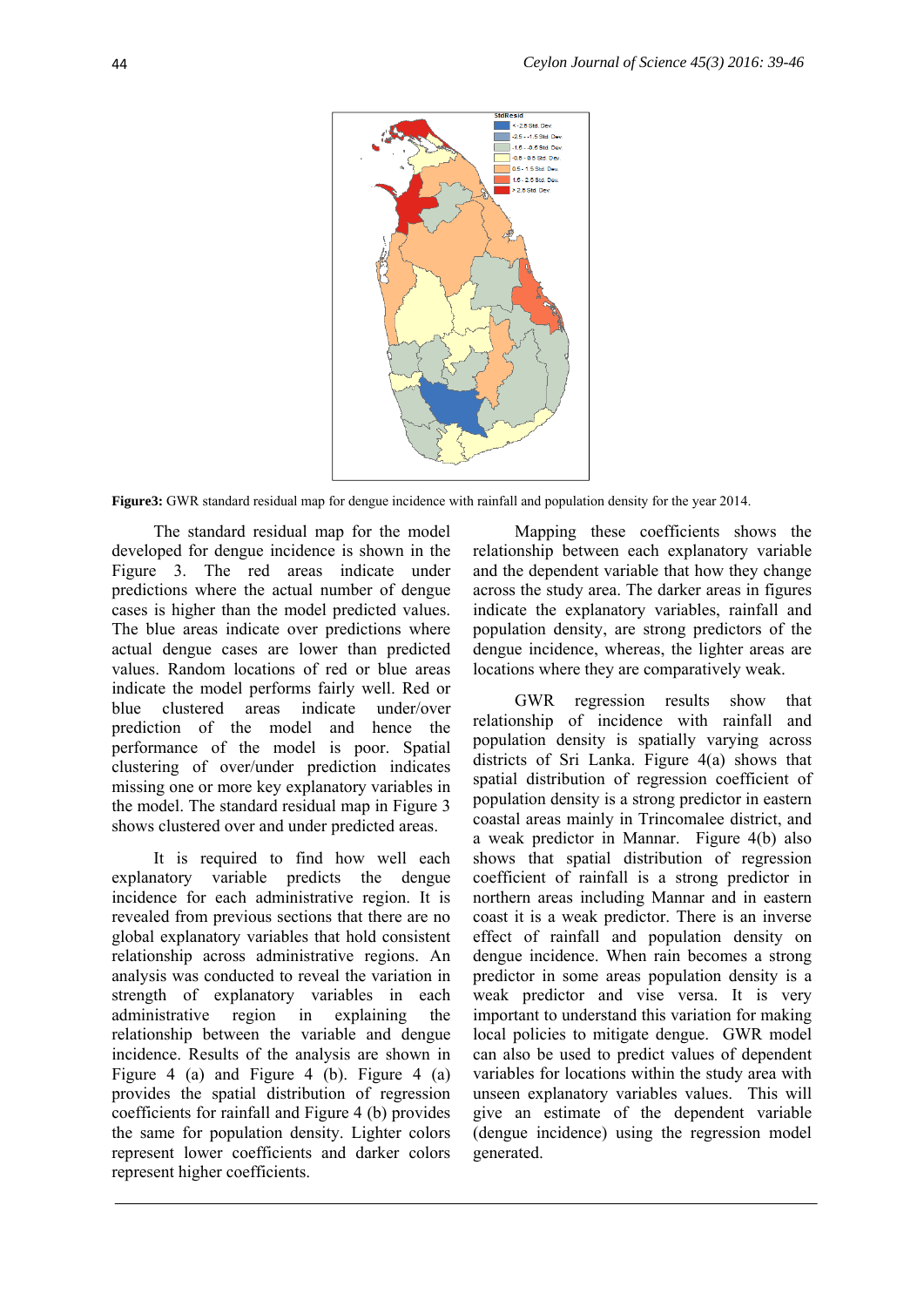

**Figure 4:** spatial distribution of regression coefficients for (a) population density (b) rainfall.

#### **CONCLUSIONS**

We identified the relationship of dengue incidence with rainfall and population density that significantly influence dengue outbreaks. We analyzed the impact of these parameters on the distribution pattern of dengue outbreaks in Sri Lanka. Based on study results, it is concluded that study parameters are not suitable for OLS global model because of spatial heterogeneity in independent variables. GWR analysis is a form of linear regression that can model spatially varying relationships between variables. The GWR model showed that using population density and rainfall as explanatory variables, the model can explain 56.3% of the variance in dengue incidence. Densely populated areas are the most vulnerable ones that may provide suitable breeding grounds for virus to grow. There is a higher chance that these areas may experience severe dengue outbreaks if effective measures are not taken in order to control the disease or to minimize its risk. This outcome demands further study of the variables that were left out in the model as they are responsible of the dengue behavior. And also it stressed out the importance of having a spatially catered mitigation plan to deal with dengue epidemic as the impact in each area is spatially dependent. The geo-statistical dengue risk model developed

in this study can be used to predict risk areas in districts of Sri Lanka that need special attention in order to effectively and efficiently manage and mitigate dengue outbreaks in future.

#### **ACKNOWLEDGEMENTS**

The work described was partly supported by Grant Number NIH 1R01LM011647-01 from the National Institutes of Health (PI: Mikler, AR).

#### **REFERENCES**

- Brunsdon, C., Fotheringham, S. and Charlton, M. (1998). Geographically Weighted Regression-Modeling Spatial Non-Stationarity, Journal of the Royal Statistical Society. *Series D (The Statistician).* **47**(3):431-443.
- Fouque, F., Carinci, R., Gaborit, P., Issaly, J. and Bicout, D.J. (2006). Aedes aegypti survival and dengue transmission patterns in French Guiana. *Journal of Vector Ecology.* **31**: 390-399.
- GADM; the Database of Global Administrative Areas, 2016. Available :http://www.gadm.org/ country. Accessed Date July 2016.
- Gubler, D. J. (1998). Dengue and dengue hemorrhagic fever. *Clinical Microbiology Reviews.* **11**: 480- 496.
- Muhammad, N.A., Salleh, S., Neoh, H., Syed Z S. and Jamal, R. (2011). Dengue epidemic in Malaysia: Not a predominantly urban disease anymore*. BMC Research Notes.* **4**: 216.